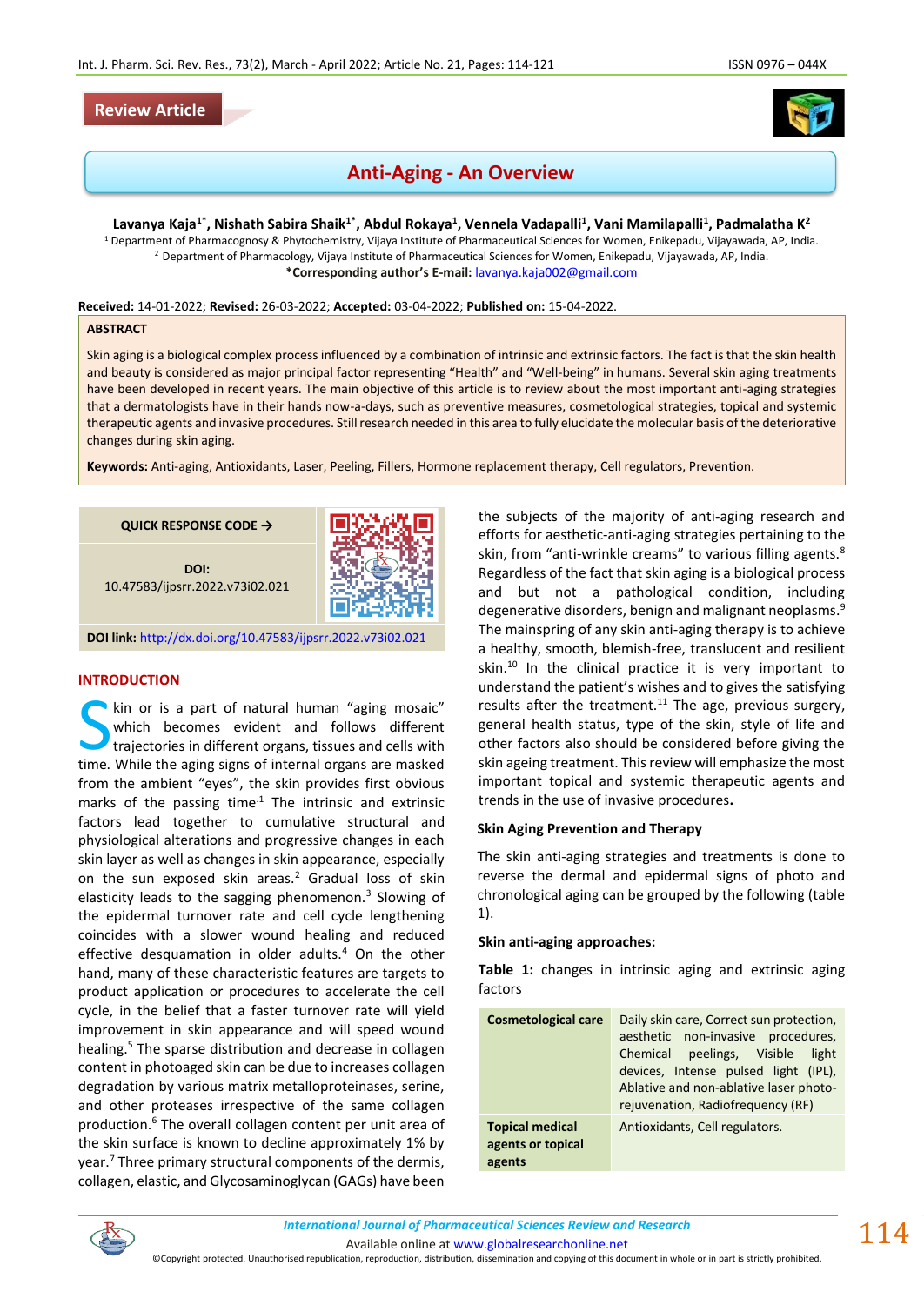| <b>Invasive procedures</b>                                                                     | Injectable skin bio-stimulation and<br>rejuvenation, prevention of dynamic<br>wrinkles, correction of static,<br>anatomical wrinkles, restoration of fat<br>and volume loss, skin augmentation<br>and contouring. |
|------------------------------------------------------------------------------------------------|-------------------------------------------------------------------------------------------------------------------------------------------------------------------------------------------------------------------|
| <b>Systemic agents</b>                                                                         | Hormone replacement therapy                                                                                                                                                                                       |
| <b>Avoiding of</b><br>exogenous factors<br>of aging, correction<br>of life style and<br>habits | Smoking, pollution, solar<br><b>UV</b><br>irradiation. Stress, nutrition,<br>diet<br>restriction<br>and<br>alimentary<br>supplementation, physical activity,<br>control of general health.                        |

#### **Table 2:** Intrinsic and Extrinsic factors

| <b>Intrinsic Factors</b>                                                               | <b>Extrinsic Factors</b>                                                                          |
|----------------------------------------------------------------------------------------|---------------------------------------------------------------------------------------------------|
| Increased catabolism states<br>(burns and wounds)                                      | Photoaging (sunlight or UV<br>exposure)                                                           |
| Insufficient intrinsic<br>antioxidant protection.                                      | <b>Environmental intoxication</b><br>(Smoking, industrial pollution,<br>heavy metals, detergents) |
| Insufficient melanin<br>production = increased<br>susceptibility to UV aging.          | <b>Prolonged inflammation</b><br>(chronic infection, auto-<br>immune disorders)                   |
| Insufficient detoxification<br>function = higher vulnerability<br>to toxic substances. | Poor diet (saturated fats,<br>food additives, alcohol,<br>insufficient water intake)              |
| Sexual hormone deficiency.                                                             | Lack of sleep or poor sleep<br>hygiene.                                                           |
| Impaired energy metabolism                                                             | Stress (physical, emotional:<br>exams)                                                            |

#### **Photoprotection and Systemic Antioxidant**

Chronic photodamage of skin manifests itself as extrinsic skin aging. DNA photodamage & UV-generated reactive oxygen species are initial molecular events that cause most of the typical histological & clinical manifestations of chronic photodamage of the skin. Wrinkling pigmentary changes are directly associated with premature photoaging and are considered its most important cutaneous manifestations. The strategies aimed to prevent p h01 otoaging are sun avoidance, sun protection using sunscreens to block or to reduce skin exposure.

UV radiation and retinoids in order to inhibit collagenase synthesis and to promote collagen production and antioxidants mainly in combination to reduce & neutralize the free radicals.<sup>12</sup> Interventional studies prove that it was in fact possible to delay skin aging

& to improve skin condition through the administration of specific nutritional supplements. Nutritional anti-oxidants acts through different compartments and by different mechanisms, but are mainly free radical (FR) scavengers:

- 1. They directly neutralize FR.
- 2. They reduce the peroxide concentration and repairs oxidized membranes.
- 3. They quench iron to reduce ROS production.

Via lipid metabolism, short chain free fatty acids and cholesteryl esters neutralize ROS.<sup>13</sup> Most of the antioxidants are categorized under vitamin C, vitamin E, carotenoids & trace elements of copper and selenium<sup>14</sup>. There are some studies which concluded that the combination of vitamin C and E on reacting with ferulic acid produces both sunscreen and anti-oxidant effect.<sup>15</sup>

#### **Molecular mechanisms in skin aging**

There are various models which are proposed to explain the molecular basis for skin aging, including the theory of cellular senescence, decrease in cellular DNA repair capacity and loss of telomeres, oxidative stress, single gene mutation, reduced sugar, caused by extrinsic factors and only 3% of aging factors intrinsic background.<sup>16</sup> Here important models and development in molecular mechanism research are highlighted on skin aging.

#### **Oxidative stress**

The reactive oxygen species (ROS) play a vital role in cutaneous extracellular matrix changes in both photoaging and intrinsic aging. ROS can be produced from different sources such as the mitochondrial electron transport chain, peroxisomal and endoplasmic reticulum localized proteins and such enzymes as cyclooxygenases, lipoxygenases, xanthine oxidases, and NADPH.<sup>17</sup> Activated NF-kB and AP-1 repress collagen production and increase MMP gene transcription, which results in the decrease of collagen content in photoaged skin.<sup>18</sup>



**Figure 1:** Molecular mechanism in skin aging.

*International Journal of Pharmaceutical Sciences Review and Research International Journal of Pharmaceutical Sciences Review and Research*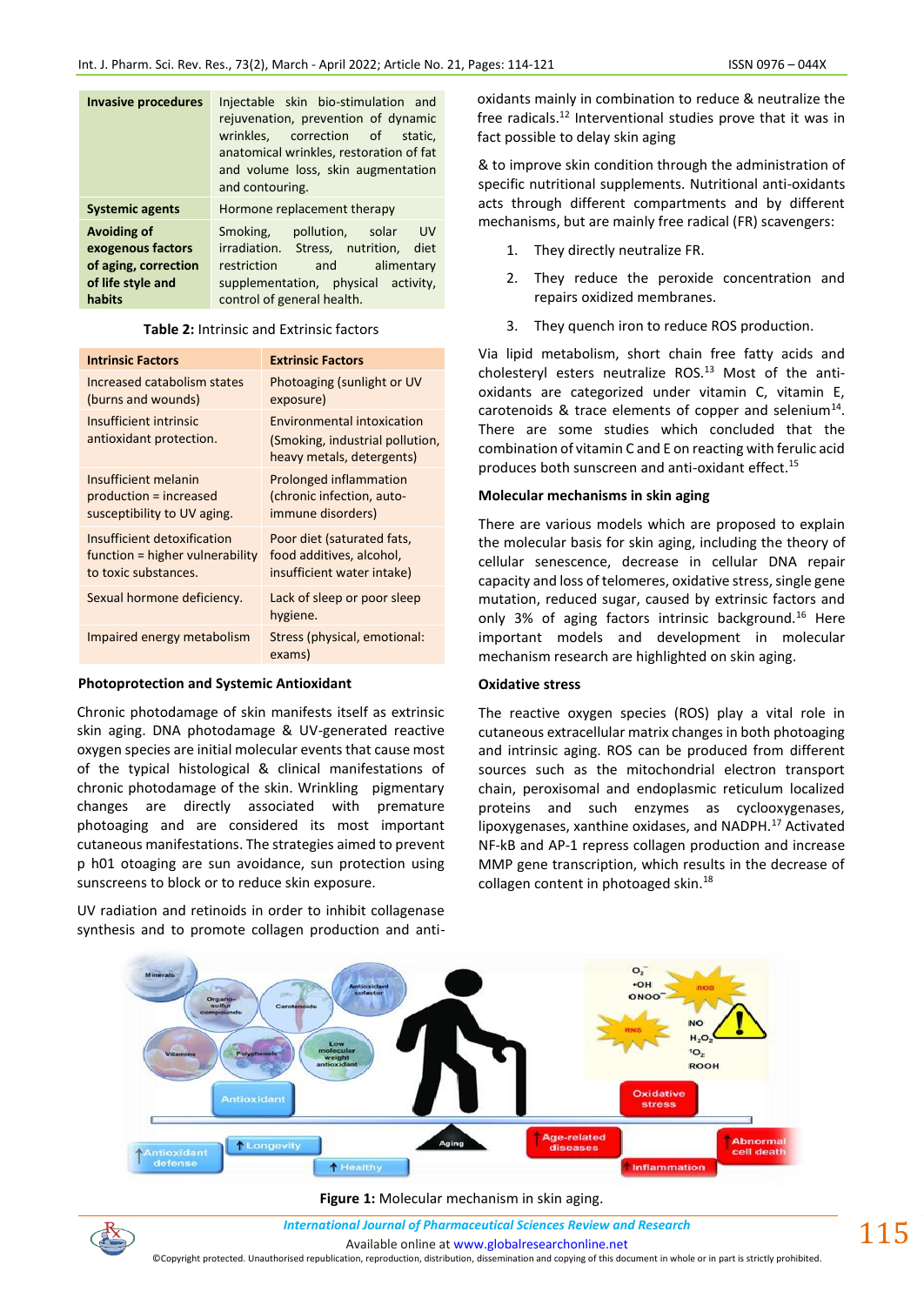#### **DNA Damage**

When dermis is exposed to UV radiation increases DNA damage, mutations and leads to carcinogenesis. $^{19}$  When DNA absorbs photons from UV-B resulting in defects of DNA strands.<sup>20</sup> DNA damage can be repaired by removing the lesion by photolyase enzyme, but human cells lack this enzyme.<sup>21</sup> Various studies proved with evidence that the use of sunscreen prevents DNA damage and protects the skin from carcinoma and melanoma.<sup>22</sup>

### **Telomere shortening**

Telomeres are repetitive nucleotide sequences that cap and save the ends of chromosomes from degradation and abnormal recombination. When the cell division takes places then it becomes shorter by each division and results in limited number of cell division.<sup>23</sup> Telomerase is an enzyme that promotes telomere repetitions to the end to prevent telomeres from getting shorter. Moreover, proliferation capacity of epidermal stem cells with short telomeres was decreased, whereas telomerase reintroduction in mice with critically short telomeres is sufficient to correct epidermal stem cell defects.<sup>24</sup> UV radiation leads to excessive ROS production, which results in telomere mutations and leads to further cell death.<sup>25</sup>



**Figure 2:** UV penetration through skin layers

#### **Inflammaging**

Chronic, low-grade inflammation is also estimated as a main characteristic of the aging process.<sup>26</sup> This phenomenon is called as "Inflammaging". Inflammaging plays a role in the progression of age-related diseases such as type II diabetes, Alzheimer's diseases, cardiovascular diseases osteoporosis, and skin aging.<sup>27</sup> UV radiation promotes oxidative stress in epidermal cells, leads to damaged cells with oxidized lipids. Activated macrophages release MMP's to reduce extracellular matrix. Repeated exposure to UV radiation results in activation of complement system, causing damage to the dermisepidermis junction, on which they deposit, and macrophages are overburdened with oxidised lipids. Proinflammatory cytokines and ROS<sup>28</sup> are released from overburdened macrophages, when the chronic inflammation is caused then it leads to the long-term damage to the skin, while the latter triggers the oxidative stress-induced damage to the cutaneous extracellular matrix.

## **Topical pharmacological agents with anti-aging properties**

There are two major groups of agents which can be used as anti-aging cream components, antioxidants and cell regulators. The antioxidants such as vitamins, polyphenols and flavonoids, reduces collagen degradation by decreasing concentration of Free Radicles in the tissues. The cell regulators for example, retinols, peptides and growth factor (GF), have direct effects on collagen production and collagen metabolism.

Vitamins C, B3 and E are the most predominant antioxidants because of their ability to enter or penetrate into the skin because it has small molecular weight.<sup>29</sup> Clinical studies have proven that the antioxidative protection is more with the combination of vitamins C and E than with the vitamin C and E alone.<sup>30</sup> Niacinamide regulates cell metabolism and regeneration, and it is used in 5% concentration as an antiaging agent. $31$  Vit E used as a component of skin products having anti-proliferative and anti-inflammatory effects in concentrations between 2% and 20%. These effects are not as strong as with vitamins C and B3.<sup>32</sup>

An in vivo study has proven that the topical application of green tea polyphenols before the exposure of UV leads to an increase of the minimal number of Langerhans cells and reduces DNA damage in the skin.<sup>33</sup> Other botanicals that act as antioxidants are the isoflavones from soya.<sup>34</sup>

Vitamin A or retinol and its derivates are a group of agents having antioxidant effects. Retinol is the substance that is most often used as an anti-aging compound and causes less skin irritation.<sup>35</sup> It shows that retinol has positive effect on collagen metabolism.<sup>36</sup> Tretinoin, a nonaromatic retinoid of the first generation, is approved for application for treatment of anti-ageing in a concentration of 0.05% in the United States. Through topical application, polypeptides have the ability to activate dermal metabolism and stimulate collagen synthesis.<sup>37</sup>

#### **Invasive Procedures**

There are various no of procedures, most of that which are intended to 'resurface' the epidermis: to remove the damaged epidermis and to replace that damaged epidermis with remodeled skin layers and sometimes spur the formation of new collagen. $38$  It is possible that the potential of GF, cytokines and telomerase will be harnessed through technological advancement and innovation in the burgeoning fields of tissue engineering and gene therapy in the nearest future.<sup>39</sup>

## **Chemical Peels**

These Chemical peels are the methods used to cause a chemical ablation of defined skin layers to induce an even and tight skin as a result of the repair mechanism and regeneration after the inflammation of the epidermis and



*International Journal of Pharmaceutical Sciences Review and Research International Journal of Pharmaceutical Sciences Review and Research* Available online a[t www.globalresearchonline.net](http://www.globalresearchonline.net/)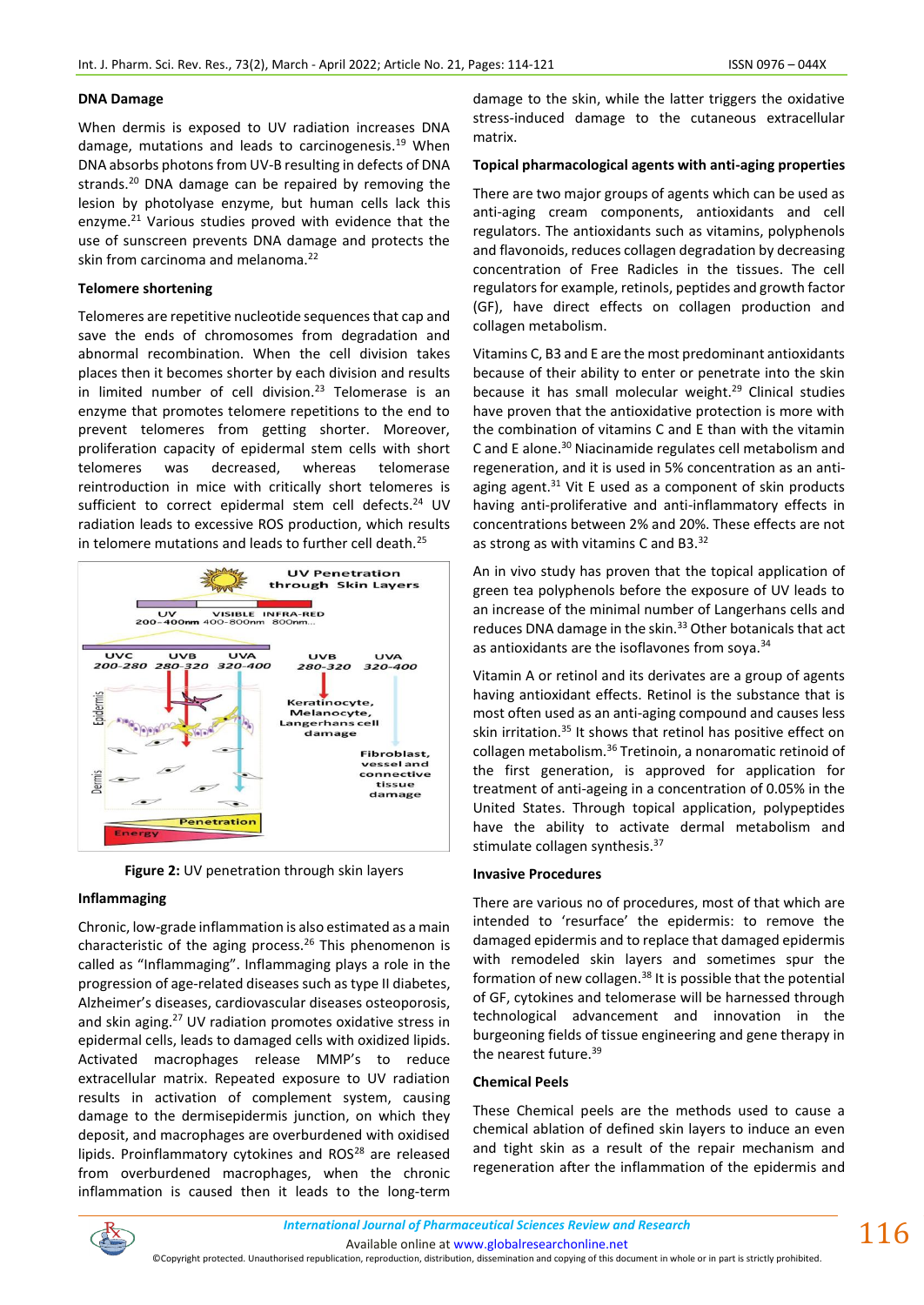dermis. The Chemical peels are classified into three categories<sup>40</sup>

1.Superficial peels

2.Medium-depth peels

3.Deep peels

The depth of peeling does not depend on the substance used only pH of the solution and time of application.<sup>41</sup>

- 1. If superficial peelings target the corneosomes, cause desquamation, lead to epidermolysis and exfoliation, increases the epidermal activity of enzymes.<sup>42</sup>
- 2. Medium-depth peels cause coagulation of membrane proteins, destroys or degrades living cells of the epidermis and dermis.
- 3. Deep peels coagulate proteins and produces complete epidermolysis, restructure of the basal layer and restoration of the dermal architecture.<sup>43,44</sup>



**Figure 3:** Chemical peels.

## **Visible Light Devices: IPL, Laser, RF for Skin Rejuvenation, Resurfacing and Tightening**

Nonablative skin rejuvenation comes as a low risk and short disruption of cutaneous integrity.<sup>45</sup> Nonablative skin rejuvenation is not an accurate term since rejuvenation is a controlled form the skin wounding aimed for achieving a more youthful appearance after the healing of wound.<sup>46</sup> Treatment of prolonged skin has been divided into treatment of ectatic vessels and erythema, irregular pigmentation, pilosebaceous changes and into the improvement of the dermal and subcutaneous senescence.<sup>47</sup> The epidermis and superficial dermis can be selectively damaged by two basic mechanisms:

1. By targeting discrete chromophores in the dermis or at the dermal-epidermis junction.

## 2. By utilizing mid infrared lasers.<sup>48</sup>

The devices for treatment of vascular or pigment irregularities include lasers emitting light at 532, 585, 595, 755, 800, 1064nm wavelengths as well as filtered light generated by IPL systems equipped with different cut-off filters.<sup>49</sup> The clinical efficacy of these nonablative modalities are of weaker than that of the ablative methods new collagen formation and clinically observable improvement in wrinkles can be observed.<sup>50</sup> Reduction of facial wrinkles by using IPL devices has shown less effect comparing to the laser technology, $51$  but for type I photo rejuvenation, IPL systems have in general shown considerably better results compared to laser systems operating at sub purpuric energy levels.<sup>52</sup> An increase in grenz zone thickness,<sup>53</sup> monoclonal chondroitin sulphate and III procollagen staining as well as quantification of col-1 <sup>54</sup> was measured after couple of treatments with PDL. The increase in skin collagen has also been confirmed by non-invasive ultrasonographic analysis<sup>55</sup> and radioimmunoassay.<sup>56</sup> Nonablative skin rejuvenation should not yet be considered an alternative for laser resurfacing.<sup>57</sup> However there are interesting data showing comparative histological changes between the ablative and nonablative modalities.<sup>58</sup>

Histological sections of skin before and after the treatment by using different IPL devices have shown the formation of new collagen in the papillary and reticular dermis, as well as an increase in the number of fibroblasts and proportional decrease in the amount of solar elastosis is also usually found.<sup>59</sup> Laser resurfacing has been shown to be effective in counteracting photoaging through entire epidermal ablation, collagen shrinkage, extensive dermal remodelling, regeneration of cellular organelles, stimulation of neocollagenesis, and intercellular attachments<sup>60</sup> but results in long recover time are associate with risks of severe long lasting side effects, such as persistent erythema, hypo or hyper pigmentation, infection.<sup>61</sup> These devices emit light in a pixilated fashion onto the skin, producing an array of microthermal zones in the dermis.<sup>62</sup> The controlled thermal stress to the epidermis and the dermal compartments is followed by a wound healing response ultimately leading to re-epithelization and dermal remodelling.<sup>63</sup> Type I and type III procollagen mRNA was also elevated for atleast 6 mo.<sup>64</sup>

Monopolar RF is a non-invasive way to obtain skin tightening<sup>65</sup> and immediate collagen contraction with a single treatment. The RF technology produces electric current, which generates heat through resistance in the dermis and as deep as the subcutaneous fat.<sup>66</sup> There is a lack of long-term studies of efficacy and analysis of side effects for the skin using this method of skin rejuvenation. It is obvious that various treatment modalities using visible light devices have resulted in varying clinical effects and allow to select individual treatment parameters for different indications.<sup>67</sup> Careful simultaneous evaluation of any cutaneous sagging pigment disturbances, wrinkles, vascular abnormalities, and pigment disturbances as dermal layers are all linked is highly recommended.

## **Injectable Skin Rejuvenation and Dermal Fillers**

The main aim of skin or cutaneous bio rejuvenation is to increase or enhance the biosynthetic capacity of fibroblasts, inducing the reconstruction of an optimal physiologic environment, the enhancement of cell activity, hydration and the synthesis of collagen, elastin and hyaluronic acid. The desired effect could be achieved by the microinjection in the superficial dermis of products containing only one active ingredient and totally absorbable: HA, vitamins, minerals, nutrients, hormones, GF, amino acids etc.<sup>68</sup> The



©Copyright protected. Unauthorised republication, reproduction, distribution, dissemination and copying of this document in whole or in part is strictly prohibited.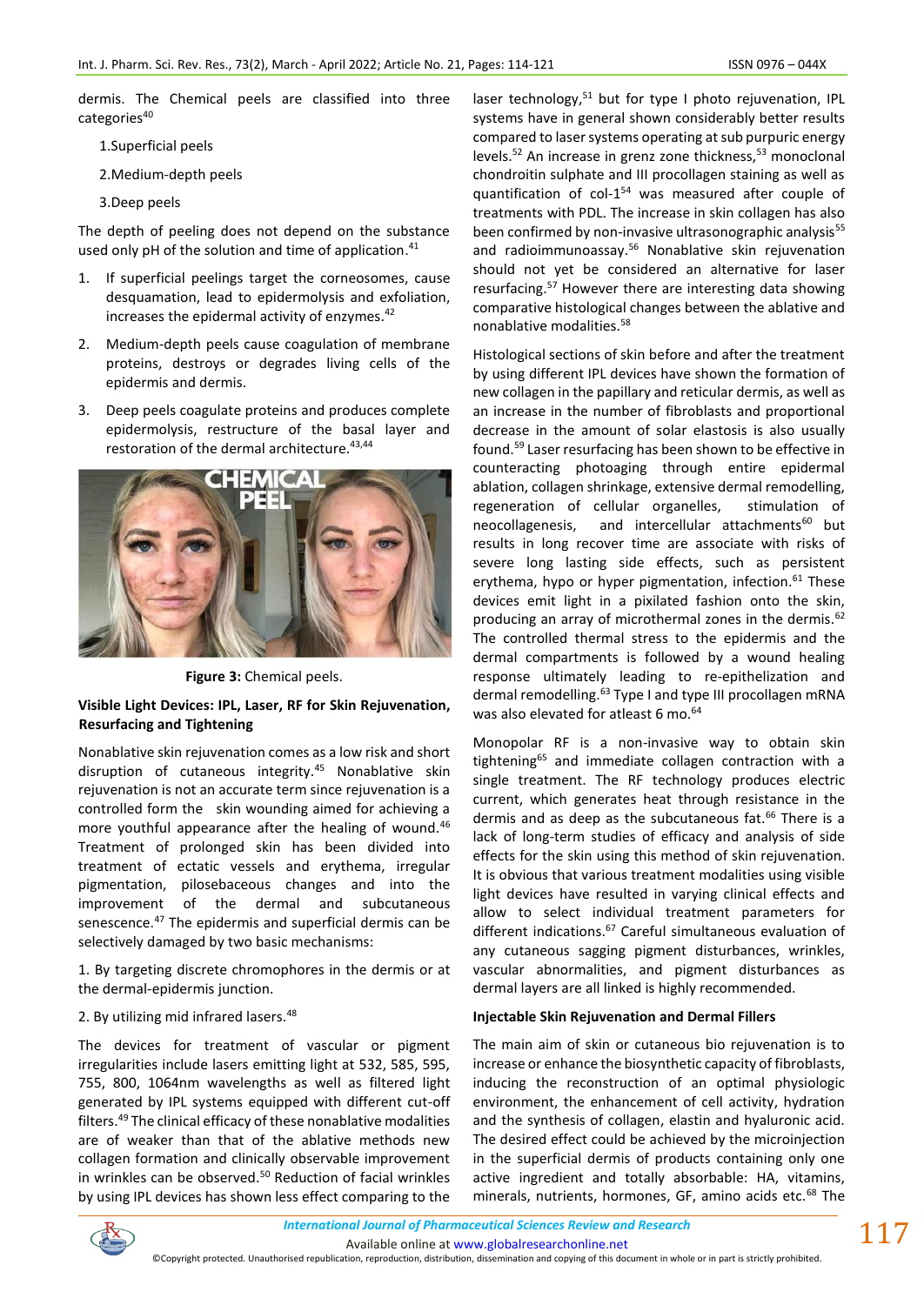distinct formulations can induce strikingly divergent molecular and cellular processes in fibroblasts in vitro.<sup>69</sup> Products injected under the skin to improve the physical features by soft tissue augmentation and are called as fillers.<sup>70</sup> There are autologous, collagen, HA, synthetic implants. These may be grouped into temporary, semipermanent or permanent materials. GAG and HA are the major important components of the skin extracellular matrix involved in repairing the tissues of all animal tissues.<sup>71</sup> HA exhibits no species specificity. As a physical background material, lubrication, shock absorption, protein exclusion. HA has been implicated as a regulator of cell proliferation (regeneration) and locomotion.<sup>72</sup>



**Figure 4:** Injectable skin rejuvenation and dermal fillers.

Natural HA has a half-life of only 1 or 2 days before undergoing aqueous dilution and enzyme degradation in the liver to  $CO<sub>2</sub>$  and water in the tissues.<sup>73</sup> Produced from bacterial fermentation and modified by chemical crosslinking to improve their resistance to enzymatic degradation and prolong their effect, non-animal reticulated HA fillers are more pure, more viscous, generally well tolerated and rarely elicit adverse and immunological reactions.<sup>74</sup> The duration of effect for HA fillers ranges from 3 to 12 mo. Modern HA fillers varies in particulate size, cross-linking and the type of crosslinking agent used in the HA.<sup>75</sup> One of long-lasting synthetic semi-permanent dermal fillers is calcium hydroxyl apatite based filler kept in an aqueous carboxymethylcellulose gel carrier.<sup>76</sup> The CaHA particles act as a scaffold for new tissue formation and stimulate collagen formation around the microspheres leading to a thickening of the dermis over time.<sup>77</sup> The spherical CaHA particles are generally phagocytosed, degraded as calcium and phosphate and eliminated through the renal system. The application of polylactic acid in soft tissue augmentation exploits a mechanism of action not seen in any other soft tissue filler like a treatment plan, preparation of injection material, injection technique is distinct as well.<sup>78</sup> After the first response lasting one week or less a delayed but progressive volumizing effect begins.<sup>79</sup> This inflammatory reaction causes dermal fibroplasia that leads to the desired cosmetic effect.<sup>80</sup>

## **Autologous platelet-rich plasma**

Autologous platelet-rich plasma has attracted attention for skin rejuvenation. PRP is derived from fresh whole blood, which contains a high concentration of platelets.<sup>81</sup> Various GF, including platelet-derived GF, transforming GF, vascular endothelial GF and insulin like GF, are secreted from the alpha-granules of concentrated platelets activated by aggregation inducers.<sup>82</sup> These factors are known to regulate the processes including the cell migration, attachment, proliferation, and differentiation, and promote extracellular matrix accumulation by binding to specific cell surface receptors.<sup>83</sup> It has been shown that PRP may induce the synthesis of collagen and other matrix components by stimulating the activation of fibroblasts rejuvenating the skin.<sup>84</sup> The molecular mechanisms underlying PRP-inducing wound healing processes are still largely unknown and experimental studies confirming the effects of PRP on aged fibroblasts are very limited.

## **Treatments for Skin Aging**

## *1. Antioxidants*

Antioxidants as reducing agents can relieve skin aging by neutralizing ROS that have already formed. ROS activates MAPK pathway and subsequently increase MMP production that degrades collagen. This can be prevented by antioxidants, such as vitamin C and vitamin E, or antioxidative enzymes, such as superoxide dismutase, catalase, glutathione peroxidase, and coenzymes Q10.85 Some plants may also be used as the natural source of antioxidants, such as green tea and aloe vera. $86$  A recent example is that epigallocatechin gallate (EGCG), a kind of catechin in green tea, prevents skin aging via the epidermal growth factor receptor (EGFR) pathway in an aging mouse model, resulting in better skin structure than the control.<sup>87</sup> Moreover N-acetylcysteine, the precursor to the antioxidant glutathione, seems to be successful in the treatment of vascular and nonvascular neurological disorders as well as against age-related decline in tissue regeneration.<sup>88</sup> indicating its prospective antiaging applications in skin.

## *2. Stem cell therapy*

Stem cell transplantation is a promising therapy for the treatment of skin ageing. Adipose tissue transplantation could improve skin quality at the recipient site in addition to increasing skin volume.<sup>89</sup> Further experiments demonstrate that adipose derived stem cells contribute to the regeneration of skin during aging. $90$  In recent clinical tests, autologous fat grafting rejuvenates aging skin and enhances the volume of periocular and perioral skin in recipients with an average age of 50 years. $91$  Data show that ADSCs produce a series of growth factors, such as vascular endothelial growth factor, basic fibroblast growth factor, transforming growth factor TGF-β1, TGF-β2, hepatocyte growth factor, keratinocyte growth factor, platelet-derived growth factor AA and placental growth factor, <sup>92</sup> reminding us that ADSCs may influence surroundings cutaneous cells through these secretions. It seemed that ADSC may also transdifferentiate into epithelial stem cells that epithelial stem cell marker p63 after fat grafting.<sup>93</sup> This work provides clues into the understanding of how fat grafts may rejuvenate overlying skin.



118

Available online a[t www.globalresearchonline.net](http://www.globalresearchonline.net/) ©Copyright protected. Unauthorised republication, reproduction, distribution, dissemination and copying of this document in whole or in part is strictly prohibited.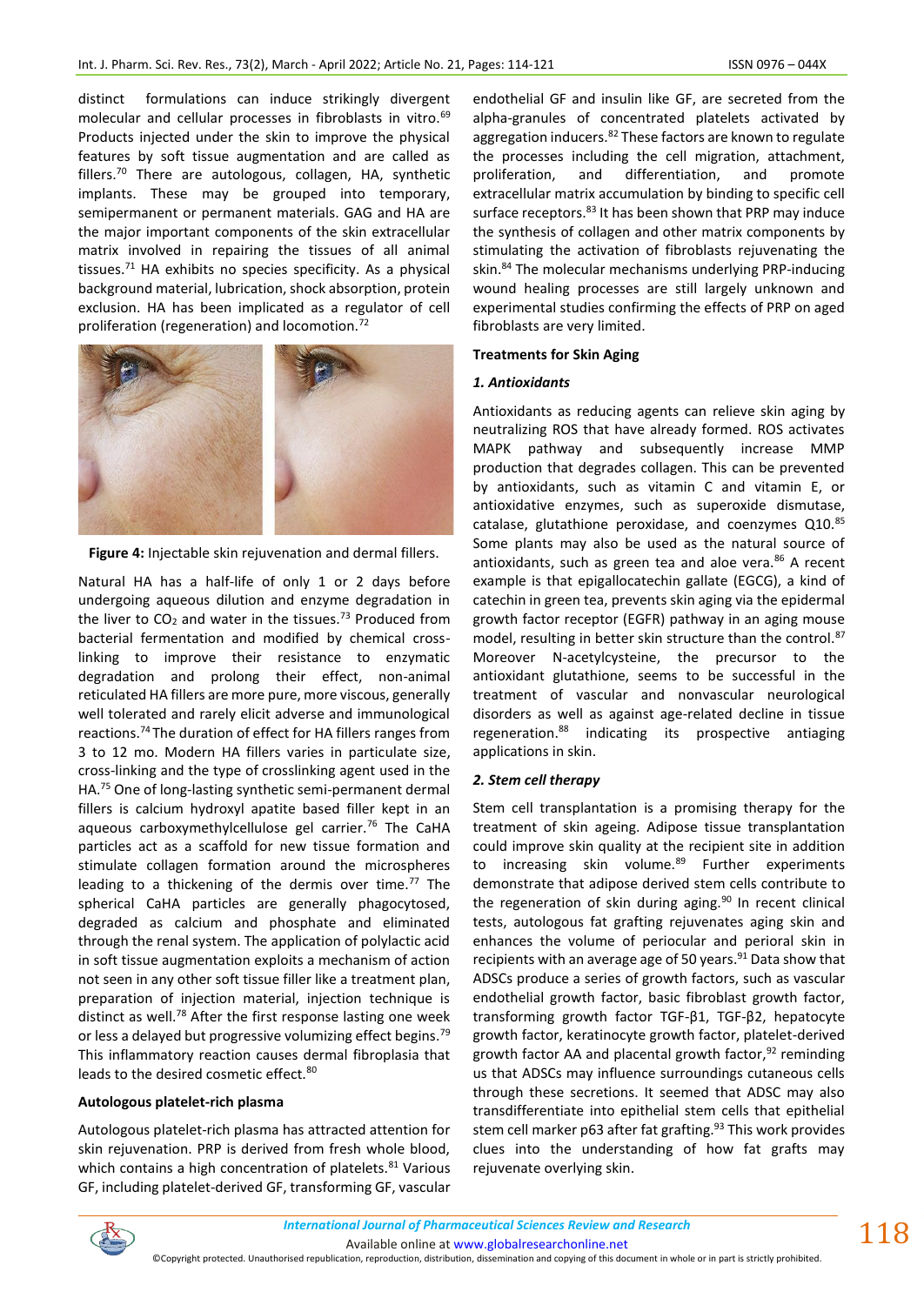#### *3. Hormone replacement therapy*

In addition to being used in the treatment of symptoms caused by menopause, hormone replacement therapy is used to slow the skin aging process. HRT improve skin thickness, collagen content, and elasticity and it enhances hydration. However, there are studies suggesting that HRT increases the risk of developing breast cancer.<sup>94</sup>

#### **CONCLUSION**

There is a contradiction between the irreversibility of skin aging and people's thirst for eternal young appearance. From ancient to modern times, many efforts were made trying to understand the truth of cutaneous aging and to prevent or even reverse the aging process. This review summarizes the structural changes in both intrinsically and extrinsically aged skin, main molecular mechanisms proposed to explain these phenotypes, and advances in treatment research. It seems that skin aging is brought about by the comprehensive effect of different mechanisms, and its difficult to develop an integrated theory to string different models together. Ambiguity in the molecular mechanism of skin aging, as well as controversy in viewpoints, retarded the progress of targeted therapy, although some therapeutic attempts have proven to be effective. As people's cosmetic requirements increase, more research efforts should persist to fully elucidate the molecular basis of the deteriorative changes during skin aging.

#### **REFERENCES**

- 1. Cevenini E, Invidia L, Lescai F, Salvioli S, Tieri P, Castellani G, et al. Human models of aging and longevity. Expert Opin Biol Ther. 2008<br>Sep;8(9):1393-405. DOI: 10.1517/14712598.8.9.1393; DOI: 10.1517/14712598.8.9.1393; PMID: 18694357.
- 2. Uitto J. Understanding premature skin aging. N Engl J Med. 1997 Nov<br>13;337(20):1463-5. DOI: 10.1056/NEJM199711133372011; 13;337(20):1463-5. DOI: [10.1056/NEJM199711133372011;](https://doi.org/10.1056/nejm199711133372011)  PMID: 9358147.
- 3. Escoffier C, de Rigal J, Rochefort A, Vasselet R, Lévêque JL, Agache PG. Age-related mechanical properties of human skin: an in vivo study. J Invest Dermatol. 1989 Sep;93(3):353-7. DOI:10.1111/1523- 1747.ep12280259; PMID: 2768836.
- 4. Yaar M, Gilchrest BA. Aging of skin. In Fitzpatrick's Dermatology in General Medicine Vol 2, 5th edn. McGraw-hill:New York, 1999;1697- 1706.
- 5. Baumann L. Skin ageing and its treatment. J Pathol. 2007 Jan;211(2):241-51. DOI; 10.1002/path.2098 ;PMID: 17200942.
- 6. Varani J, Spearman D, Perone P, Fligiel SE, Datta SC, Wang ZQ, et al. Inhibition of type I procollagen synthesis by damaged collagen in photoaged skin and by collagenase-degraded collagen in vitro. Am J Pathol. 2001 Mar;158(3):931-42. DOI:10.1016/S0002-9440(10)64040-0; PMID: 11238041.
- 7. Shuster S, Black MM, McVitie E. The influence of age and sex on skin thickness, skin collagen and density. Br J Dermatol. 1975 Dec;93(6):639-43. PMID: 1220811; DOI: 10.1111/j.13652133.1975.tb05113.x.
- 8. Baumann L. Skin ageing and its treatment. J Pathol. 2007 Jan;211(2):241-51.DOI: 10.1002/path.2098; PMID: 17200942.
- 9. Calasanti TM, Slevin KF, King N. Ageism and feminism: from 'et cetera' to center. NWSA J. 2006;18:13-30. DOI:10.2979/NWS.2006.18.1.13.
- 10. Vedamurthy M. Antiaging therapies. Indian J Dermatol Venereol Leprol. 2006 May-Jun;72(3):183-6.DOI: [10.4103/0378-6323.257](https://doi.org/10.4103/0378-6323.25776) ;PMID: [1676683076.](https://doi.org/10.4103/0378-6323.25776)
- 11. Dierickx CC, Anderson RR. Visible light treatment of photoaging. Dermatol Ther. 2005 May-Jun;18(3):191-208. DOI:10.1111/j.1529- 8019.2005.05019.x ;PMID: 16229721.
- 12. Trautinger F. Mechanisms of photodamage of the skin and its functional consequences for skin ageing. Clin Exp Dermatol. 2001 Oct;26(7):573-7. DOI: 10.1046/j.1365-2230.2001.00893.x; PMID: 11696060.
- 13. Berger MM. Can oxidative damage be treated nutritionally. Clin Nutr. 2005 Apr;24(2):172-83. DOI: 10.1016/j.clnu.2004.10.003; PMID: 15784476.
- 14. Marini A. [Beauty from the inside. Does it really work?] *Hautarzt.*  2011;62:614–7. DOI: 10.1007/s00105-011-2138-5.
- 15. Lin FH, Lin JY, Gupta RD, Tournas JA, Burch JA, Selim MA, et al. Ferulic acid stabilizes a solution of vitamins C and E and doubles its photoprotection of skin. J Invest Dermatol. 2005 Oct;125(4):826-32. DOI: 10.1111/j.0022-202X.2005.23768.x ; PMID: 16185284.
- 16. Poljšak B, Dahmane RG, Godić A. Intrinsic skin aging: the role of oxidative stress. Acta Dermatovenerol Alp Pannonica Adriat. 2012;21(2):33-6. PMID: 23000938.
- 17. Rinnerthaler M, Bischof J, Streubel MK, Trost A, Richter K. Oxidative stress in aging human skin. Biomolecules. 2015 Apr 21;5(2):545-89. DOI: [10.3390/biom5020545;](https://doi.org/10.3390/biom5020545) PMID: 25906193.
- 18. Kammeyer A, Luiten RM. Oxidation events and skin aging. Ageing Res Rev. 2015 May;21:16-29. DOI: [10.1016/j.arr.2015.01.001;](https://doi.org/10.1016/j.arr.2015.01.001) PMID: 25653189.
- 19. Tsatsou F, Trakatelli M, Patsatsi A, Kalokasidis K, Sotiriadis D. Extrinsic aging: UV-mediated skin carcinogenesis. Dermatoendocrinol. 2012 Jul 1;4(3):285-97. DOI: [10.4161/derm.22519;P](https://doi.org/10.4161/derm.22519)MID: 23467430.
- 20. Ravanat JL, Douki T, Cadet J. Direct and indirect effects of UV radiation on DNA and its components. J Photochem Photobiol B. 2001 Oct;63(1-3):88-102. DOI: [10.1016/s1011-1344\(01\)00206-8;](https://doi.org/10.1016/s1011-1344(01)00206-8) PMID: 11684456.
- 21. Panich U, Sittithumcharee G, Rathviboon N, Jirawatnotai S. Ultraviolet Radiation-Induced Skin Aging: The Role of DNA Damage and Oxidative Stress in Epidermal Stem Cell Damage Mediated Skin Aging. Stem Cells Int. 2016;2016:7370642. DOI: [10.1155/2016/7370642;](https://doi.org/10.1155/2016/7370642) PMID: 27148370.
- 22. Olsen CM, Wilson LF, Green AC, Biswas N, Loyalka J, Whiteman DC. Prevention of DNA damage in human skin by topical sunscreens. Photodermatol Photoimmunol Photomed. 2017 May;33(3):135-42. DOI: [10.1111/phpp.12298;](https://doi.org/10.1111/phpp.12298) PMID: 28165636.
- 23. Panich U, Sittithumcharee G, Rathviboon N, Jirawatnotai S. Ultraviolet Radiation-Induced Skin Aging: The Role of DNA Damage and Oxidative Stress in Epidermal Stem Cell Damage Mediated Skin Aging. Stem Cells Int. 2016;2016:7370642. DOI: [10.1155/2016/7370642;](https://doi.org/10.1155/2016/7370642)PMID: 27148370.
- 24. Siegl-Cachedenier I, Flores I, Klatt P, Blasco MA. Telomerase reverses epidermal hair follicle stem cell defects and loss of long-term survival associated with critically short telomeres. J Cell Biol. 2007 Oct 22;179(2):277-90. DOI: [10.1083/jcb.200704141;](https://doi.org/10.1083/jcb.200704141) PMID: 17954610
- 25. Buckingham EM, Klingelhutz AJ. The role of telomeres in the ageing of human skin. Exp Dermatol.2011Apr;20(4):297- 302.DOI: [10.1111/j.1600-0625.2010.01242.x,](https://doi.org/10.1111/j.1600-0625.2010.01242.x) PMID: 21371125.
- 26. Sinclair J, Sarai A, Garland S. A backflow of electrons around photosystem II in Chlorella cells. Biochim Biophys Acta. 1979 May 9;546(2):256-69. DOI: [10.1016/0005-2728\(79\)90044-6;](https://doi.org/10.1016/0005-2728(79)90044-6) PMID: 10911963.
- 27. Fougère B, Boulanger E, Nourhashémi F, Guyonnet S, Cesari M. Chronic Inflammation: Accelerator of Biological Aging. J Gerontol A Biol Sci Med Sci. 2017 Sep 1;72(9):1218-25. DOI: [10.1093/gerona/glw240;](https://doi.org/10.1093/gerona/glw240) PMID: 28003373.
- 28. Takahara M, Kang K, Liu L, Yoshida Y, McCormick TS, Cooper KD. iC3b arrests monocytic cell differentiation into CD1c-expressing dendritic cell precursors: a mechanism for transiently decreased dendritic cells in vivo after human skin injury by ultraviolet B. J Invest Dermatol. 2003 May;120(5):802-9. DOI: [10.1046/j.1523-1747.2003.12136.x;](https://doi.org/10.1046/j.1523-1747.2003.12136.x) PMID: 12713585.
- 29. Bissett DL, Miyamoto K, Sun P, Li J, Berge CA. Topical niacinamide reduces yellowing, wrinkling, red blotchiness, and hyperpigmented

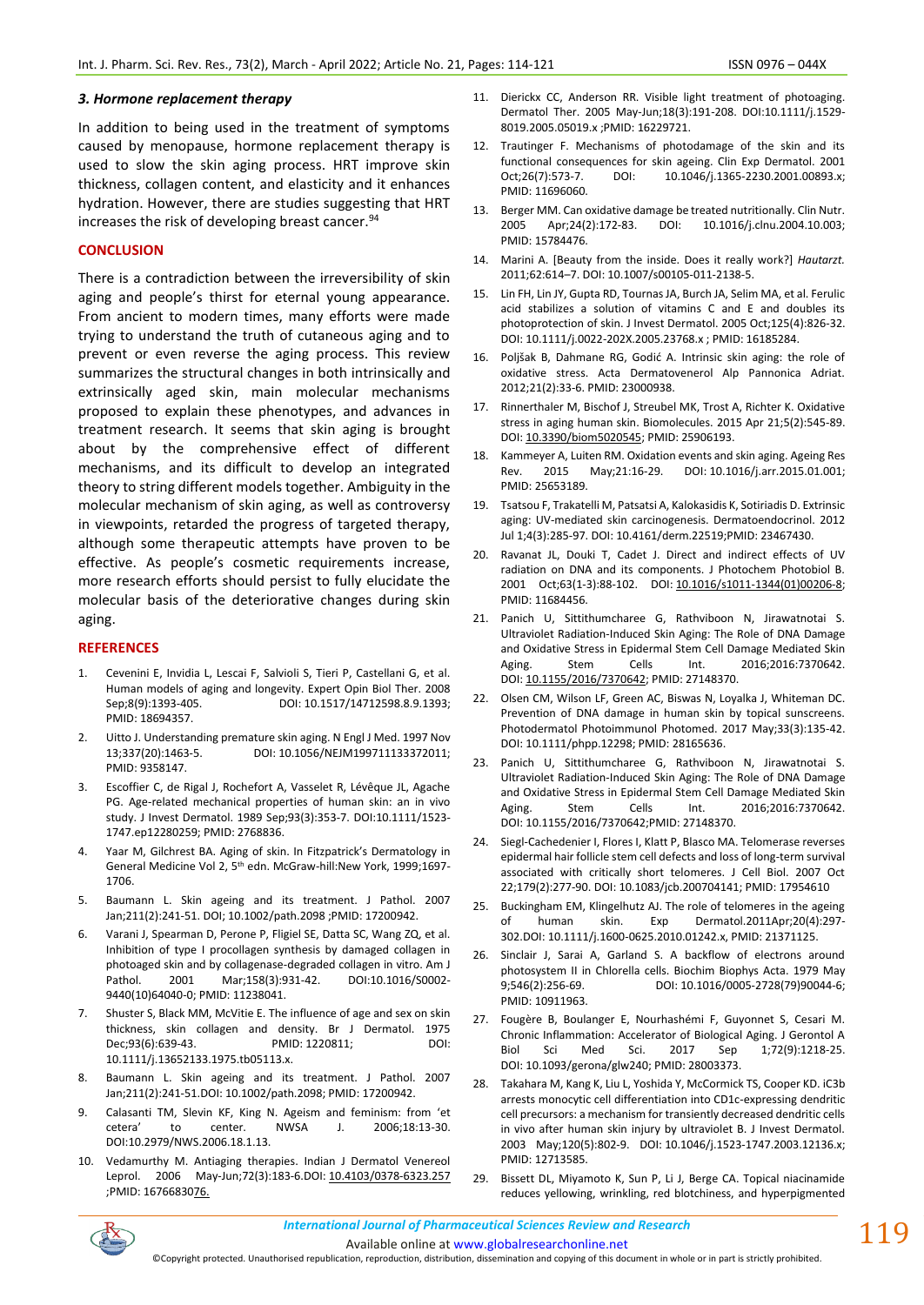spots in aging facial skin. Int J Cosmet Sci. 2004 Oct;26(5):231-8. DOI: [10.1111/j.1749-6632.2000.tb06651.x;](https://doi.org/10.1111/j.1749-6632.2000.tb06651.x)PMID: 18492135.

- 30. Kerscher M, Buntrock H. [Anti-aging creams. What really helps?] *Hautarzt.* 2011;62:607– 13. doi: 10.1007/s00105-011-2137-6.
- 31. Draelos ZD. The latest cosmeceutical approaches for anti-aging. *J Cosmet Dermatol.* 2007;6:2–6. DOI: 10.1111/j.1473- 2165.2007.00313.x.
- 32. Zhai H, Behnam S, Villarama CD, Arens-Corell M, Choi MJ, Maibach HI. Evaluation of the antioxidant capacity and preventive effects of a topical emulsion and its vehicle control on the skin response to UV exposure. Skin Pharmacol Physiol. 2005 Nov-Dec;18(6):288-93. doi: 10.1159/000088014. PMID: 16145283.
- 33. Zhai H, Behnam S, Villarama CD, Arens-Corell M, Choi MJ, Maibach HI. Evaluation of the antioxidant capacity and preventive effects of a topical emulsion and its vehicle control on the skin response to UV exposure. Skin Pharmacol Physiol. 2005 Nov-Dec;18(6):288-93. doi: 10.1159/000088014. PMID: 16145283.
- 34. Kafi R, Kwak HS, Schumacher WE, Cho S, Hanft VN, Hamilton TA, et al. Improvement of naturally aged skin with vitamin A (retinol). Arch Dermatol. 2007 May;143(5):606-12. DOI: 10.1001/archderm.143.5.606;PMID: 17515510.
- 35. Varani J, Warner RL, Gharaee-Kermani M, Phan SH, Kang S, Chung JH, et al. Vitamin A antagonizes decreased cell growth and elevated collagen-degrading matrix metalloproteinases and stimulates collagen accumulation in naturally aged human skin. J Invest Dermatol. 2000 Mar;114(3):480-6.DOI: 10.1046/j.1523- 1747.2000.00902.x;PMID: 10692106.
- 36. Bhawan J. Short- and long-term histologic effects of topical tretinoin on photodamaged skin. Int J Dermatol. 1998 Apr;37(4):286-92. DOI: 10.1046/j.1365-4362.1998.00433.x; PMID: 9585903
- 37. Lupo MP, Cole AL. Cosmeceutical peptides. Dermatol Ther. 2007 Sep-Oct;20(5):343-9. DOI: 10.1111/j.1529-8019.2007.00148.x. PMID: 18045359.
- 38. Nelson BR, Majmudar G, Griffiths CE, Gillard MO, Dixon AE, Tavakkol A, et al. Clinical improvement following dermabrasion of photoaged skin correlates with synthesis of collagen I. Arch Dermatol. 1994 Sep:130(9):1136-42. DOI: 10.1001/archderm.1994.01690090060008; PMID: 8085868.
- 39. Ostler EL, Wallis CV, Aboalchamat B, Faragher RG. Telomerase and the cellular lifespan: implications of the aging process. J Pediatr Endocrinol Metab. 2000;13 Suppl 6:1467-76. DOI: [10.1515/jpem-](https://doi.org/10.1515/jpem-2000-s621)[2000-s621;P](https://doi.org/10.1515/jpem-2000-s621)MID: 11202223.
- 40. Monheit GD, Chastain MA. Chemical peels. Facial Plast Surg Clin North Am. 2001 May;9(2):239-55, viii. PMID: 11457690.
- 41. Fischer TC, Perosino E, Poli F, Viera MS, Dreno B. Chemical peels in aesthetic dermatology: an update 2009. J Eur Acad Dermatol Venereol. 2010 Mar;24(3):281-92. DOI: 10.1111/j.1468- 3083.2009.03409.x. PMID: 19744174.
- 42. Fartasch M, Teal J, Menon GK. Mode of action of glycolic acid on human stratum corneum: ultrastructural and functional evaluation of the epidermal barrier. Arch Dermatol Res. 1997 Jun;289(7):404-9. DOI: 10.1007/s004030050212; PMID: 9248619.
- 43. Deprez P. Textbook of Chemical Peels. Superficial, Medium, and Deep Peels in Cosmetic Practice. Informa UK, London, 2007.
- 44. Han SH, Kim HJ, Kim SY, Kim YC, Choi GS, Shin JH. Skin rejuvenating effects of chemical peeling: a study in photoaged hairless mice. Int J Dermatol. 2011 Sep;50(9):1075-82. DOI: 10.1111/j.13654632.2010.04712.x; PMID: 22126868.
- 45. Sadick NS. Update on non-ablative light therapy for rejuvenation: a review. Lasers Surg Med. 2003;32(2):120-8. DOI: 10.1002/lsm.10127; PMID: 12561045
- 46. Dierickx CC, Anderson RR. Visible light treatment of photoaging. Dermatol Ther. 2005 May-Jun;18(3):191-208. DOI: 10.1111/J.1529- 8019.2005.05019.X;PMID: 16229721.
- 47. Sadick NS. Update on non-ablative light therapy for rejuvenation: a review. Lasers Surg Med. 2003;32(2):120-8. DOI: 10.1002/lsm.10127; PMID: 12561045.
- 48. Hardaway CA, Ross EV. Nonablative laser skin remodeling. Dermatol Clin. 2002 Jan;20(1):97-111, ix. DOI: 10.1016/S0733-8635(03)00049- 4; PMID: 11859598.
- 49. Bjerring P, Christiansen K, Troilius A, Dierickx C. Facial photo rejuvenation using two different intense pulsed light (IPL) wavelength bands. Lasers Surg Med. 2004;34(2):120-6. DOI: 10.1002/lsm.20000;PMID: 15004823.
- 50. Zelickson BD, Kilmer SL, Bernstein E, Chotzen VA, Dock J, Mehregan D, et al. Pulsed dye laser therapy for sun damaged skin. Lasers Surg Med. 1999;25(3):229-36. DOI: 10.1002/(SICI)1096-9101(1999)25:3<229::AID-LSM7>3.0.CO;2-D;PMID: 10495300.
- 51. Prieto VG, Sadick NS, Lloreta J, Nicholson J, Shea CR. Effects of intense pulsed light on sun-damaged human skin, routine, and ultrastructural<br>analysis. Lasers Surg Med. 2002;30(2):82-5. DOI: analysis. Lasers Surg Med. 2002;30(2):82-5. DOI: 10.1002/lsm.10042;PMID: 11870785.
- 52. Tanghetti E, Sherr E. Treatment of telangiectasia using the multi-pass technique with the extended pulse width, pulsed dye laser (Cynosure V-Star). J Cosmet Laser Ther. 2003 Jun;5(2):71-5. DOI: 10.1080/14769170310001249;PMID: 12850799.
- 53. Omi T, Kawana S, Sato S, Honda M. Ultrastructural changes elicited by a non-ablative wrinkle reduction laser. Lasers Surg Med. 2003;32(1):46-9. DOI: 10.1002/lsm.10119.;PMID: 12516070.
- 54. Hsu TS, Zelickson B, Dover JS, Kilmer S, Burns J, Hruza G, et al. Multicenter study of the safety and efficacy of a 585 nm pulsed-dye laser for the nonablative treatment of facial rhytides. Dermatol Surg. 2005 Jan;31(1):1-9.DOI: [10.1097/00042728-200501000-00001;](https://doi.org/10.1097/00042728-200501000-00001) PMID: 15720087.
- 55. Moody BR, McCarthy JE, Hruza GJ. Collagen remodeling after 585-nm pulsed dye laser irradiation: an ultrasonographic analysis. Dermatol Surg. 2003 Oct;29(10):997-9; discussion 999-1000. DOI: 10.1046/j.1524-4725.2003.29290.x; PMID: 12974694.
- 56. Bjerring P, Clement M, Heickendorff L, Lybecker H, Kiernan M. Dermal collagen production following irradiation by dye laser and broadband light source. J Cosmet Laser Ther. 2002 Jun;4(2):39-43. DOI: 10.1080/147641702320602555; PMID: 12470517.
- 57. Dierickx CC, Anderson RR. Visible light treatment of photoaging. Dermatol Ther. 2005 May-Jun;18(3):191-208. DOI: 10.1111/j.1529- 8019.2005.05019.x; PMID: 16229721
- 58. Dahiya R, Lam SM, Williams EF. A systematic histologic analysis of nonablative laser therapy in a porcine model using the pulsed dye laser. Arch Facial Plast Surg. 2003 May-Jun;5(3):218-23. DOI: 10.1001/archfaci.5.3.218;PMID: 12756114.
- 59. Goldberg DJ, Cutler KB. Nonablative treatment of rhytids with intense pulsed light. Lasers Surg Med. 2000;26(2):196-200. DOI: 10.1002/(SICI)1096-9101(2000)26:2<196::AIDLSM10>3.0.CO;2-9; PMID: 10685092.
- 60. Alster TS, Garg S. Treatment of facial rhytides with a high-energy pulsed carbon dioxide laser. Plast Reconstr Surg. 1996 Oct;98(5):791- 4 .DOI: 10.1097/00006534-199610000-00005;PMID: 8823015.
- 61. Lowe NJ, Lask G, Griffin ME, Maxwell A, Lowe P, Quilada F. Skin resurfacing with the Ultrapulse carbon dioxide laser. Observations on 100 patients. Dermatol Surg. 1995 Dec;21(12):1025-9.DOI: 10.1016/1076-0512(96)82352-1;PMID: 7496669.
- 62. Manstein D, Herron GS, Sink RK, Tanner H, Anderson RR. Fractional photothermolysis: a new concept for cutaneous remodeling using microscopic patterns of thermal injury. Lasers Surg Med. 2004;34(5):426-38.DOI: 10.1002/lsm.20048;PMID: 15216537.
- 63. Hantash BM, Bedi VP, Kapadia B, Rahman Z, Jiang K, Tanner H, et al. In vivo histological evaluation of a novel ablative fractional resurfacing device. Lasers Surg Med. 2007 Feb;39(2):96-107.DOI: 10.1002/lsm.20468;PMID: 17311274.
- 64. Orringer JS, Kang S, Johnson TM, Karimipour DJ, Hamilton T, Hammerberg C, et al. Connective tissue remodeling induced by carbon dioxide laser resurfacing of photodamaged human skin. Arch Dermatol. 2004 Nov;140(11):1326-32. DOI: 10.1001/archderm.140.11.1326; PMID: 15545540.
- 65. Dierickx CC, Anderson RR. Visible light treatment of photoaging. Dermatol Ther. 2005 May-Jun;18(3):191-208. DOI: 10.1111/j.1529- 8019.2005.05019.x;PMID: 16229721